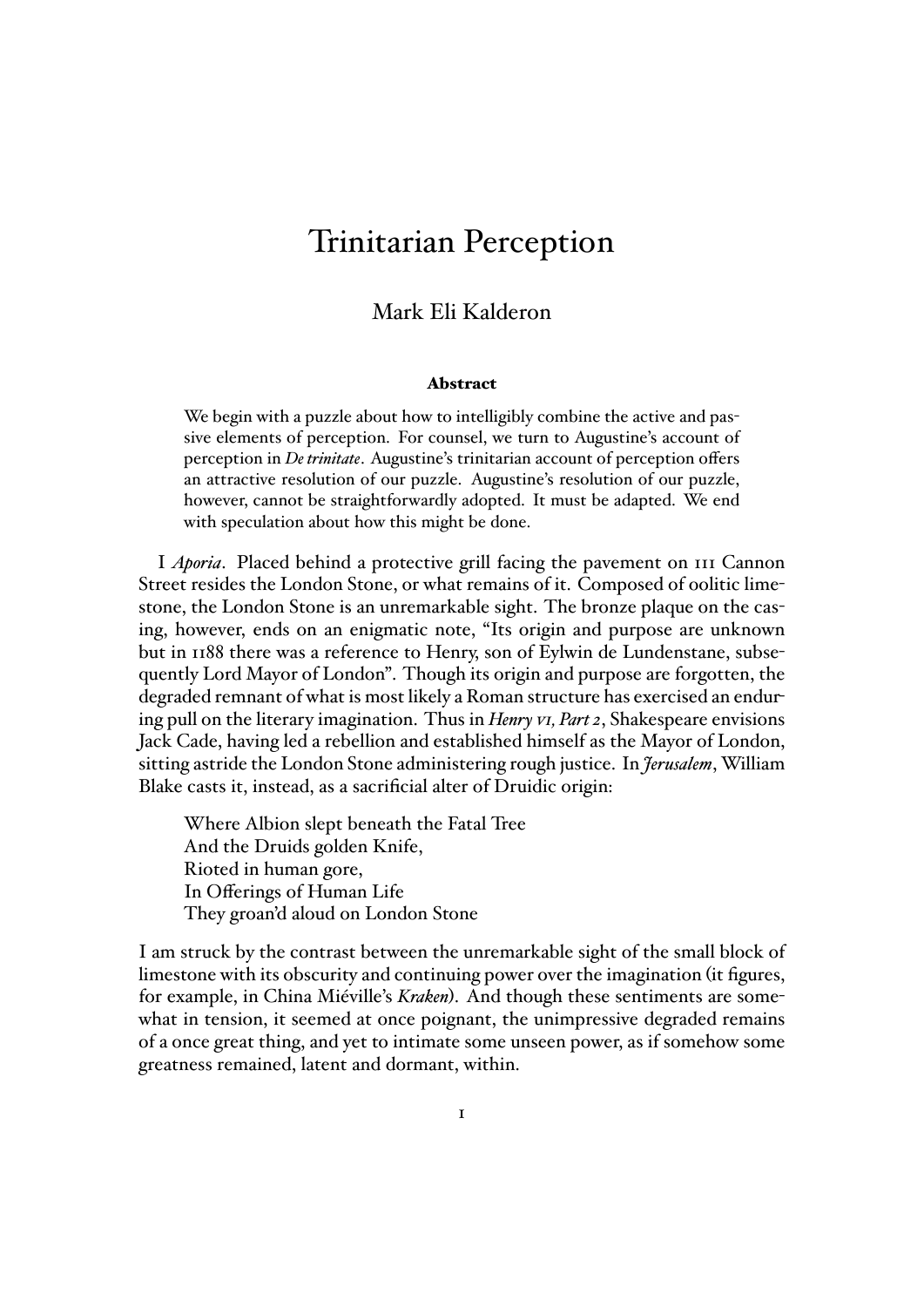Walking down Cannon Street, I turn, and look, and see the ancient stone. In the natural history of my so seeing, the stone, the object of my perception, figures prominently as a causal antecedent. The stone presents a rough appearance because the stone has that surface prior to its so appearing. And its rough gray surface, illuminated from above by the light of its casing, causes me to see that surface. This observation is perhaps the source of the long tradition of thinking of perception as a passive capacity. It is plausible, at the very least, that it is a materially necessary condition on a subject perceiving an object that the relevant sensory organs of the subject be acted upon, however mediately, by that object. Thus the London Stone must mediately alter my eyes—changing patterns of retinal stimulation, say—by altering the light in a complex subatomic process occurring at or near its surface.

I turn, and look, and see the ancient stone. The London Stone mediately acts upon my eyes by acting upon the illumination. And this is part of the natural history of my seeing the stone. Not only must my eyes be mediately acted upon by the stone, but my seeing the stone is an experience that I undergo. Even though my seeing of the stone is an experience that I undergo as a result of the stone mediately acting upon my eyes, my seeing of the stone is not something *done* to me by the stone. It is *I* that see the stone. It is I, and not the stone, that is doing the seeing. Even acknowledging the passive elements in the natural history and phenomenology of my perception (that the stone is the cause of my seeing it and that my seeing it is an experience that I undergo), there is a residual active element in my seeing. The stone may make itself seen, but my seeing of the stone is activity properly attributed to me and not the stone.

How are we to understand this?

For counsel we turn to Augustine's account of perception in *De trinitate*. "And God said, Let us make man in our image, after our likeness" *Genesis* 1:26. Noting God's use of the plural form, Augustine understands a human being, or at least their inner spiritual nature, to be an image and likeness of the Trinity, the Father, Son, and Holy Spirit. *De trinitate*, rather nicely, itself constitutes a trinity consisting in three parts. In the first part, books  $I_4$ , Augustine reviews the scriptural evidence for the doctrine of the Trinity. In the second part, books  $\zeta$ –7, Augustine explains how there may be three equal persons each identical to the whole of a substance in terms of his theory of relations. In the third part, books 8–15, Augustine applies these results to the human mind conceived as an *imago Dei*. And it is in the context of the project of this third part, to understand the human mind as an image of the trinitarian God, that Augustine provides an account of perception in book 11.

II *The Perceptual Trinity*. Augustine distinguishes three elements in perception. Though Augustine's example is vision, which he regards as exemplary, the trinitarian structure is meant to be exhibited by any perceptual apprehension of the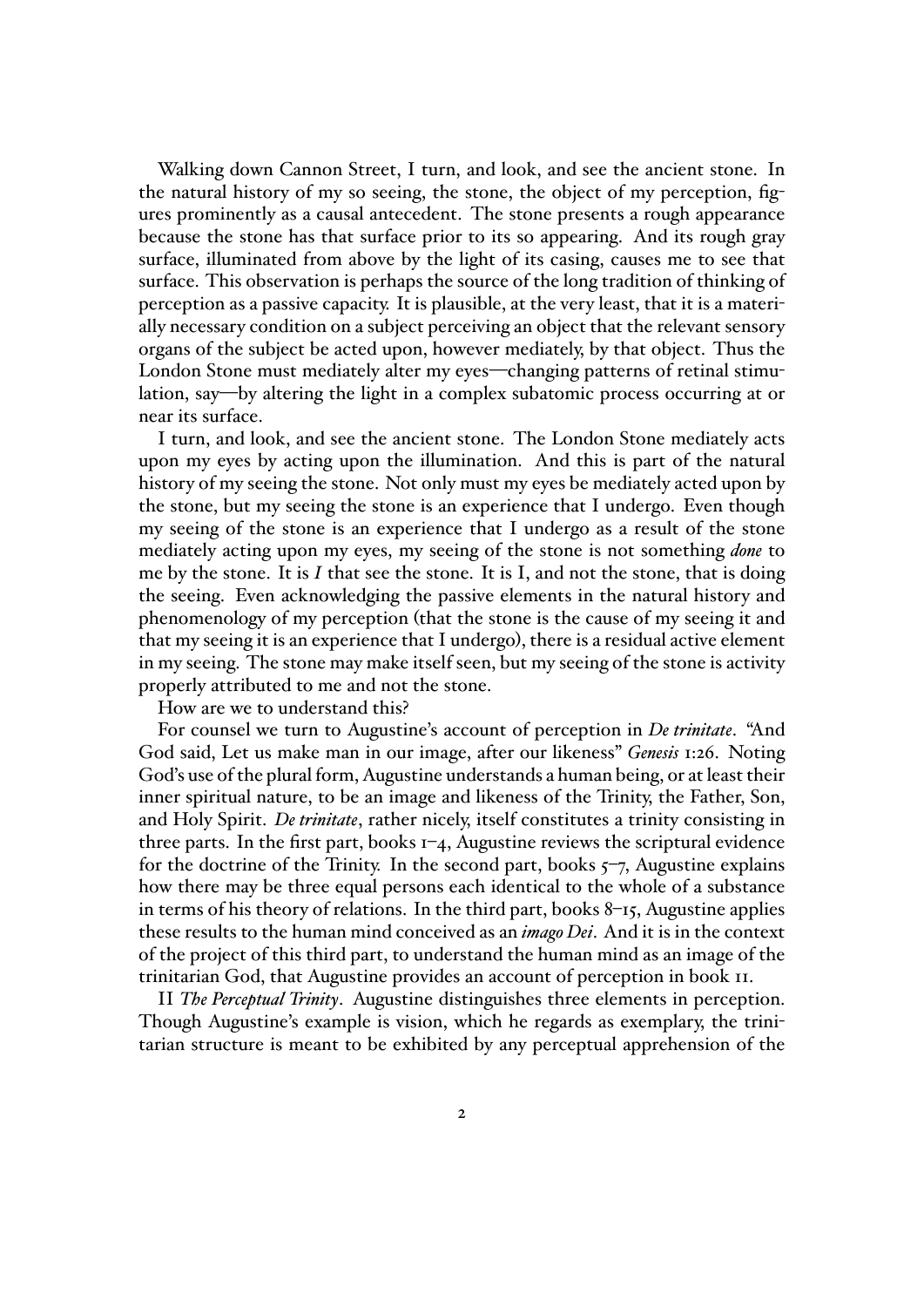external world:

When we see a body, we have to consider and to distinguish the following three things, and this is a very simple task: first, the object which we see whether a stone, or a flame, or anything else that can be seen by the eyes, and this could of course, exist even before it was seen; secondly, the vision, which was not there before we perceived the object that was presented to the sense; thirdly, the power that fixes the sense of sight (*sensus occulorum*) on the object that is seen as long as it is seen, namely, the attention of the mind (*animi intentio*) (Augustine, *De trinitate*, 11 2 2; Matthews and McKenna 2002, 61–62)

In this passage, Augustine distinguishes between three things: (1) the object of perception, (2) perception, and (3) the attention of the mind (*animi intentio*). Let's consider the[se in turn:](#page-16-0)

- (1) *The object of perception*. The objects of at least visual perception include bodies and corporeal activities such as a stone or a flame. Moreover, Augustine at least suggests that the objects of visual perception may include entities from other ontological categories so long as they can be seen by the eyes. Augustine subscribes to a form of perceptual realism where the objects of perception may exist prior to perception (in contrast, for example, to the Secret Doctrine that Socrates attributes to Protagoras where the object of perception and the perceiver's perception of it are "twin births", Plato, *Theaetetus*, 156 a–b). It is reasonable to suppose that the priority of the object of perception is both temporal and existential.
- (2) *Perception*. The second element, "vision", should not be understood as sight, the power to see, but rather its exercise, seeing. What was absent before the perceiver saw the object was not their power to see. Otherwise, it would not have been possible to come to see what they did, for they would have been blind. What was absent was not sight, but the seeing of the thing. It is not yet clear what Augustine takes perceptual activity to be. All we know so far is that it is the exercise of the soul's perceptual power and may take as an object a distal body or corporeal activity that is temporally and existentially prior to its perception. Augustine soon elaborates though, claiming that vision just is the sense in-formed by the perceived body or corporeal activity.
- <span id="page-2-0"></span>(3) *The attention of the mind* (animi intentio). So far, Augustine's enumeration of the elements of perception has been reasonably familiar. We have been asked to distinguish the object of perception from the perception of it, at least as a perceptual realist would understand these notions. The real novelty of Augustine's trinitarian account is the insistence on the third essential element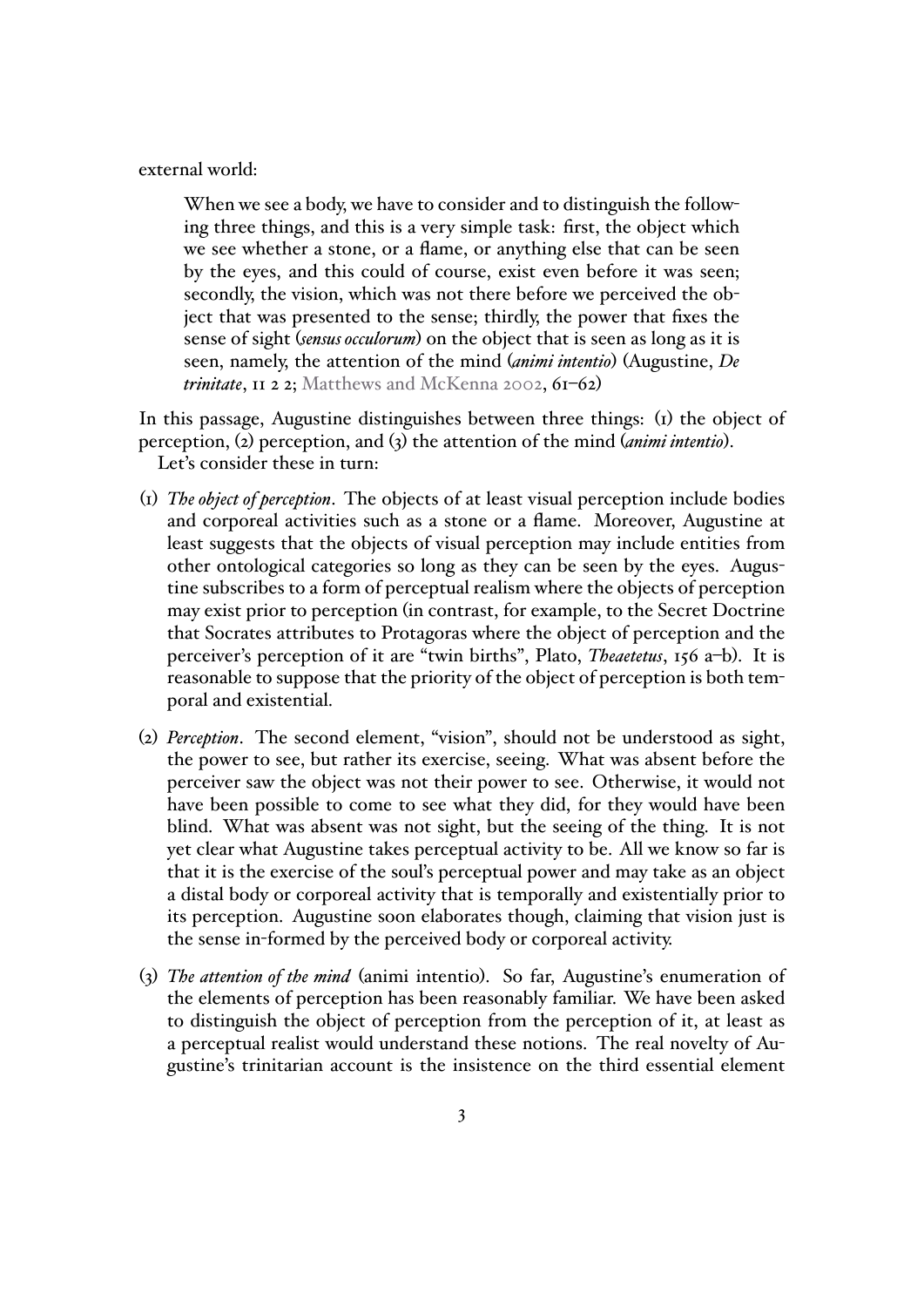involved in perceptual apprehension, *animi intentio*. *Animi intentio* means something like concentration or conscious attention. Augustine evidently believes that perception involves consciously attending to the object of the perceptual experience. Moreover, *animi intentio* is conceived by Augustine to be the activity of a cognitive power. Augustine conceives of this power as the will of the soul to direct the mind to various objects. This activity does three things. It directs the sense outward toward the distal body. It fixes the sense on that body and so gives rise to vision. It also sustains that vision—*animi intentio* fixes the object of perception for so long as it is seen. (On *intentio* in Augustine's account of perception generally, see O'Daly 1987, chapter 3.2)

Having enumerated the elements of the perceptual trinity, Augustine immediately notes an important disanalogy with the archetype. The Father, Son, and Holy Spirit are, crucially, one substance (und[erstood as be](#page-16-1)ing or *essentia*, if not as a substratum, which would be inconsistent with Divine Simplicity, *De trintate* 7 5 10). That God is three persons may be a truth of revealed theology, but Divine Unity is a truth of natural theology discoverable by reason. However, the perceptual trinity involves two substances: (1) the object of perception understood as a body or corporeal activity independent of the perceiver and (2) the living substance to whom the power of sight and its visual activity belong. The substance to which sense and vision belong, the living being, is a distinct substance from the material body or corporeal activity perceived, excepting, of course, when the perceiver sees a part of their own body, as when gazing at their hand. The disanalogy arises because perception is a trinitarian structure pertaining to the outer man. (On the distinction between the inner and outer man see Paul 2 *Corinthians* 4:16, Plato *Republic* 9 589 a 7, and Plotinus *Ennead* 1 1 10 15, 5 1 10 10.)

The psychological capacities associated with the outer man include perception, memory, and imagination and are shared with non-rational animals. The exercise of memory or imagination may not require the presence of a body in the natural environment the way that perception does, but they retain a connection to the sensible and the corporeal through their dependence upon perception. Remembering a body may occur in that body's absence, but what is remembered derives from the image and likeness of the form of the body that previously arose in vision. Similarly the elements of imagination derive from images formed in perceiving bodies. Indeed, Augustine regards the soul's preoccupation with the corporeal in its absence, made possible by memory and imagination, to be a greater ethical challenge than the senses' presentation of the corporeal and, in general, living solely by the trinities of the outer man is wicked and shameful. It is the outer man's involvement with the corporeal that gives rise to the divergence from the archetype: "Wherefore this trinity is not an image of God, for it is produced in the soul itself through the sense of the body from the lowest, that is, from the corporeal creature, to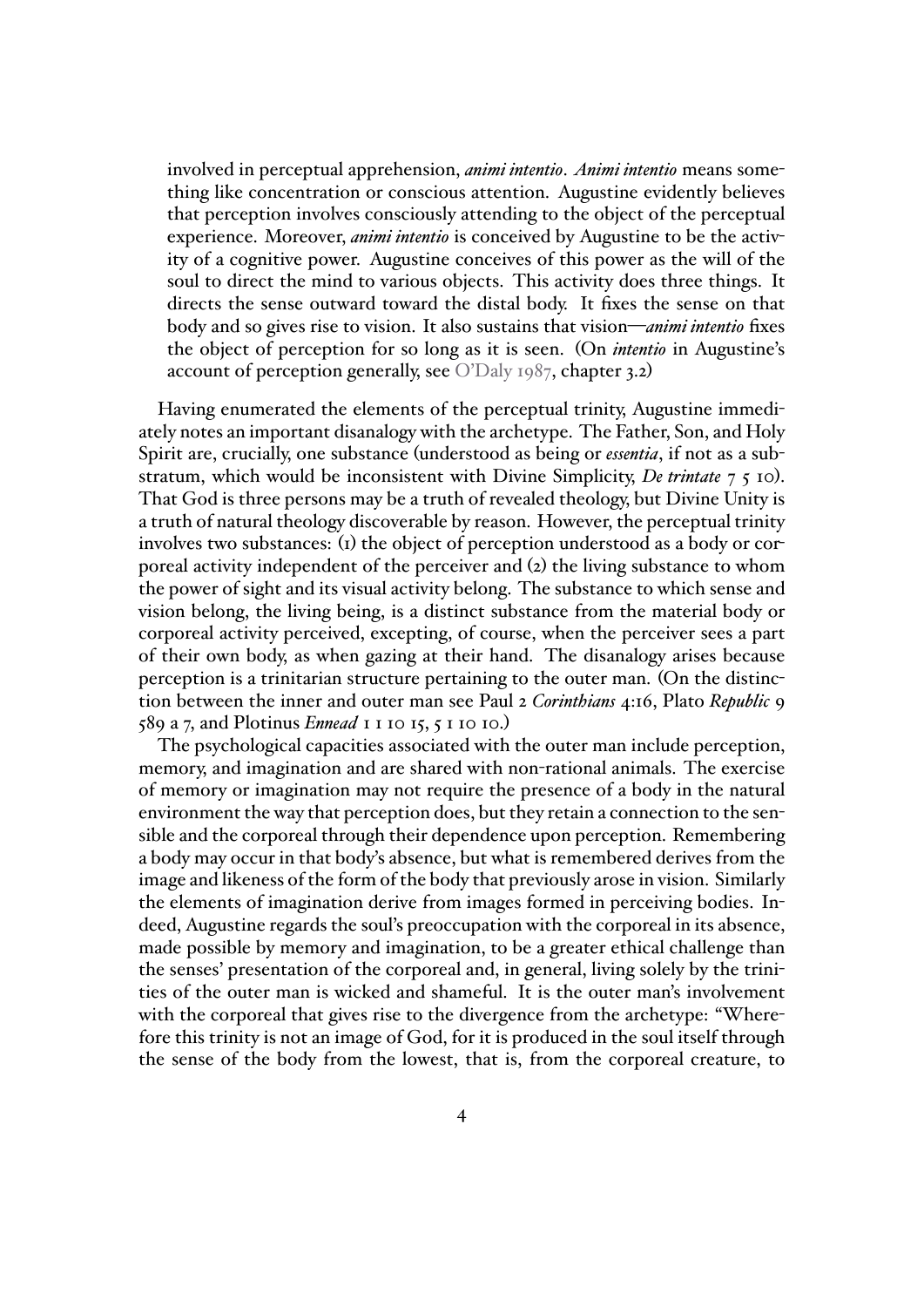which the soul is superior" (*De trinitate* 11 5 8, Matthews and McKenna 2002, 70). No such divergence will arise for the trinitarian structures pertaining, instead, to the psychological capacities of the inner man. Only the inner man, the rational soul, is an image of God. Nevertheless, the [trinitarian structure of percep](#page-16-0)tion, while not itself an *imago Dei*, is like the Trinity, however imperfectly, for vestigial traces of the Trinity can be found in all created things (*De trinitate* 11 1 1, for discussion of *imago Dei* as conceived by Augustine see Gioia 2008, chapter 11).

Consider the case of seeing a body such as a stone. Though the object of perception and the sense and vision differ in nature, since the object is an inanimate body and the perceptual power and its activit[y belong to](#page-16-2) the distinct substance of the living being, they are nevertheless united in perception. Like the Trinity, of which perception is a pale shadow, perception is a genuine unity. The object is united with the sense in vision, despite their difference in nature. That a perceived body and the sense that unites with it in perception differ in nature suggests that their unity is subject to further explanation if genuinely intelligible. To get that explanation into view, we must first understand how the elements of the perceptual trinity are arranged in ascending order of ontological dignity, and the explanatory relationships that obtain among them.

The object of perception, the stone, is a body. Moreover, it is an inanimate body. No life inheres in the stone as it lacks a soul, and the soul is the principle of life. Here we have a contrast with Cartesian dualism. While, for Augustine, the soul is inextended and incorporeal, it is also, importantly, living, in a way that it is not for Descartes. The sense that unites with the stone in the seeing of it, though bodily—it involves the eyes, and so belongs to the outer man—is animate and so not completely corporeal. By the sense, Augustine means the corporeal sense organ and the sensitive soul that animates it. The sensitive soul in animating the eyes affords the perceiver the capacity of sight. Augustine describes the compound as a mixture, though it is doubtful that he means anything akin to a physical mixture. Thus, Augustine claims that the soul is stretched throughout the body, not by means of a local diffusion, but by a vital intention (*Epistula* 166 2 4; compare also Porphyry *Sentenciae* 3). However this mixture is to be understood, unlike the stone, the sense that unites with that inanimate body is a living body compounded of the corporeal sense organ and the sensitive soul that animates it. In contrast with the body and the sense that unites with it, the *animi intentio* is completely incorporeal. *Animi intentio* is the exercise of a power of the incorporeal soul. Though, on the trinitarian account, *animi intentio* is an essential element of perception, should the perceiver lose their sense, by being blinded in an injury say, they would retain this power. It is just that, with the loss of sight, this power could no longer be directed upon the visible through the eyes. Thus the elements of the perceptual trinity are arranged in ascending order of ontological dignity, from the corporeal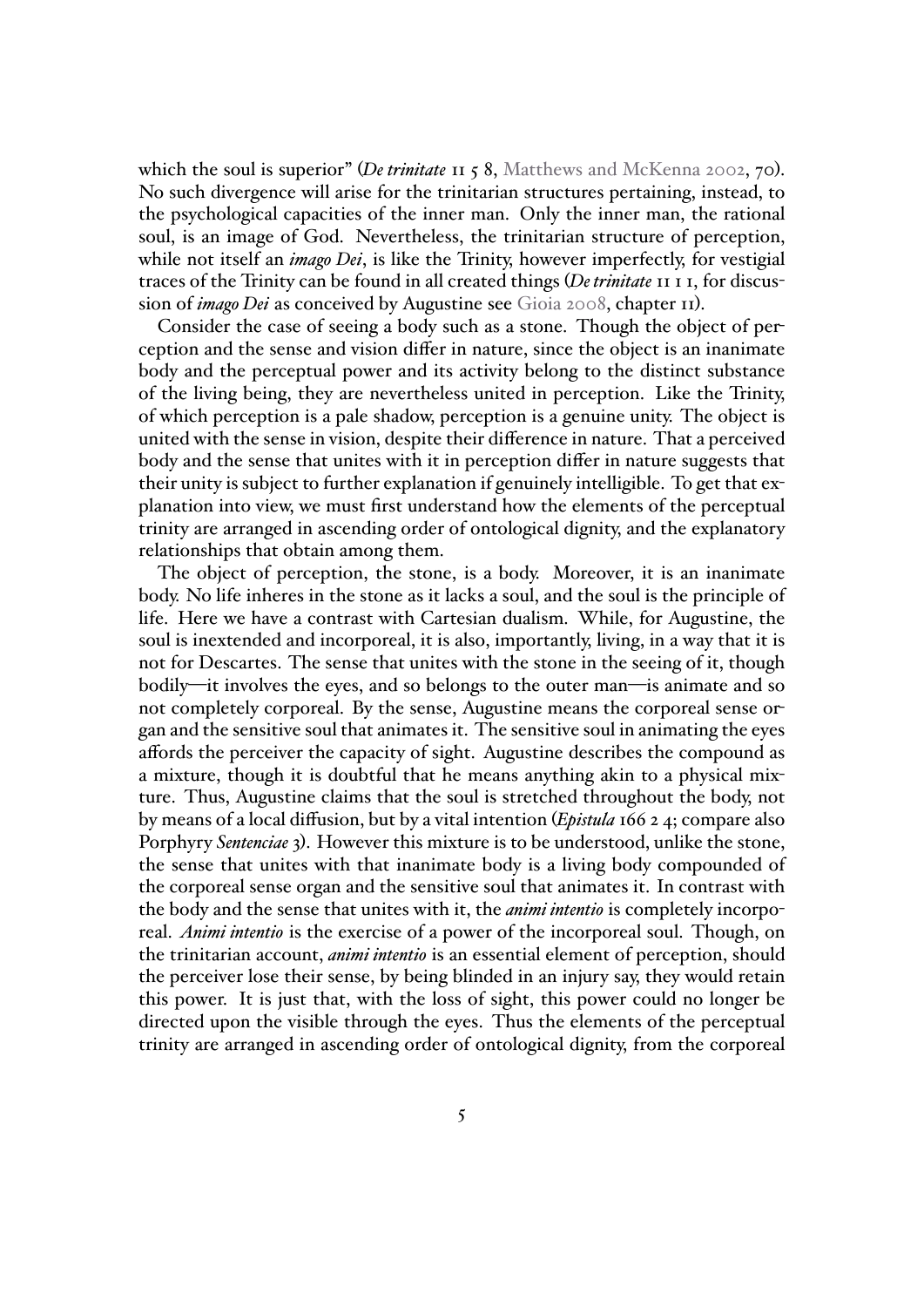to a compound of the corporeal and the spiritual to the spiritual.

Assigning the elements of the perceptual trinity roles loosely analogous with the Father, Son, and Holy Spirit reveals explanatory relationships between them. Moreover, doing so introduces some refinements:

Since this is so, let us recall how these three, though differing in nature, may be fitted together into a kind of unity, namely, (i) the form of the body that is seen, (ii) its image impressed on the sense, which is vision, or the sense informed, and (iii) the will of the soul which directs the sense to the sensible thing and keeps the vision itself fixed upon it. (Augustine, *De trinitate*, 11 2 5; Matthews and McKenna 2002, 65)

Let us begin with a refinement concerning the object of perception. When the trinitarian account is first introduced, the object of perception is clearly presented as a body or corporeal activity. Late[r Augustine speaks of the objec](#page-16-0)t of perception as the form of the body (*forma corporis*). Moderns might see this as an invitation to undertake what Thompson Clarke described as a surface inquiry, but perhaps this is overhasty. Augustine's position seems to be that in seeing a body, the perceiver sees is the form of the body. And in seeing the form of the body the perceiver sees the body.

The refinement, here, allows Augustine to more clearly articulate the sense in in which the object of perception is the "parent" of perception (*De trinitate* 11 5 9). The form of the body is the parent of perception insofar as perception involves the sense being in-formed by the form of the body seen. Seeing, the activity of the visual power, just is the in-forming of the sense in vision. What Augustine describes as vision just is the sense taking on the form of the body in an image and likeness of that form. The refinement was needed to more clearly articulate vision as a perceptual mode of formal assimilation. In vision, the sense assimilates to the form of the body and the body impresses its form upon the sense as in the Peripatetic analogy of the signet ring impressing a seal upon the wax (Aristotle, *De anima* 2 12 424*<sup>a</sup>* 18–23).

The form assimilated by the soul is an image and likeness of the body and is distinct from the form of the body, though these are indiscernable in ordinary cases of perceptual experience. After all, when the ring is still impressed upon the wax, we cannot distinguish the image in the wax from the form of the ring—the seal is only revealed once the ring is removed (*De trinitate* 11 2 3). Though indiscernable in ordinary perception, reason can distinguish the form of the body from its image by reflecting upon the phenomena of after images and double vision (*De trinitate* 11 2 4). In the case of after images, the image and likeness of the body persists for a time after the form of the body is no longer present, the body being removed from view. Thus the image and likeness, which persists despite the body's absence, must be distinct from the form of the body.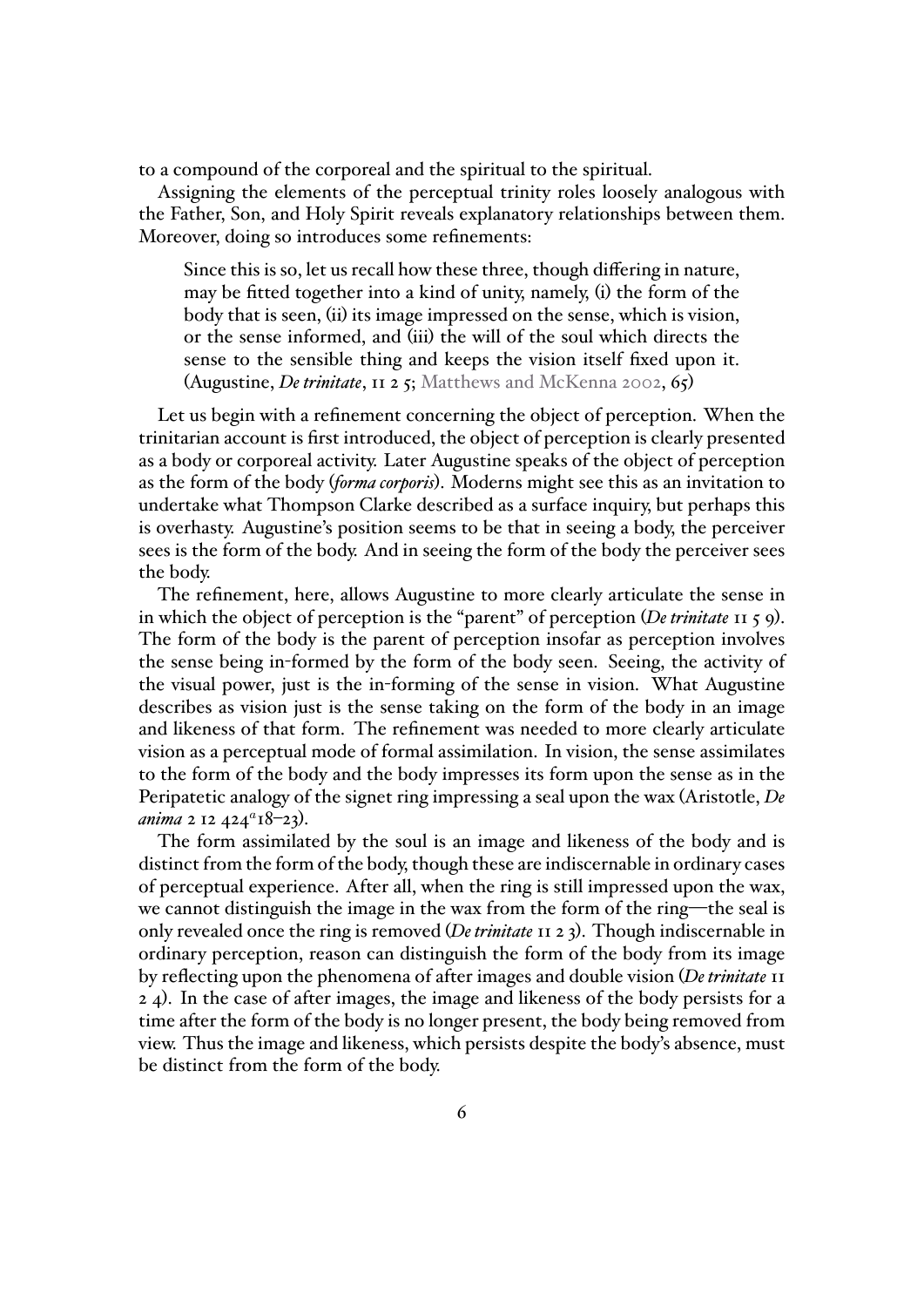The object of perception is the Father insofar as it begets its perception. Perception, then, would be the Son, leaving *animi intentio* as the Holy Spirit. However, as soon as he makes the crucial observation that determines the assignment of trinitarian roles, Augustine, importantly, qualifies it. It turns out that this qualification is the key to understanding the unity manifest by the perceptual trinity despite their difference in nature. The object of perception, the form of the body, is, at best, a quasi-parent and the perception, the subsequent vision, a quasi-offspring. Part of the point of the qualification is that the object of perception is not a total cause of the perception. The sense may assimilate to the form of the body in vision. That is part of what licenses us to speak of the body as a quasi-parent and the vision as quasi-offspring. But the body is causally insufficient for the occurence of vision. Augustine's idea is that in order for the form of the body to impress the sense, the sense must first be applied to the body. *Animi intentio* fixing the sense to the body is a necessary precondition for the sense to receive an image and likeness of the form of the body in vision. That is the function of Spirit in the guise of *animi intentio*.

This Augustinian doctrine, or a variant of it, will be subsequently expressed in an interesting metaphor of Robert Kilwardby's. Kilwardby gives a vitalist twist to the Peripatetic wax analogy by imagining life to inhere in the wax and to be actively pressing itself against the signet ring, *De Spiritu Fantastico* 103. The will of the active wax, I take it, is a late Scholastic avatar of Augustine's *animi intentio*. Kilwardby's image of active wax will be echoed by another late Scholastic Augustinian, Peter John Olivi, perhaps independently of Kilwardby, in *Quaestiones in secondum librum Sententiarum* q. 58 415–16, 506–7; q. 72 35–6. Augustine's *animi intentio* is an important source for Olivi's conception of *aspectus*, but Olivi may have been drawing on non-Augustinian sources as well such as Alhazen (see Tachau 1988, 41 especially n. 43; for how Kilwardby and Olivi differently develop Augustinian materials see Silva and Toivanen 2010).

Augustine describes *animi intentio* as the will of the s[oul that](#page-17-0) [direct](#page-17-0)s the sense to the visible body. *Animi intentio* plays at least three distinct roles in the *De trinitate* account, (Silva,  $2014$ ,  $81-82$ ). First, the will of the soul directs the sense outwards [toward a distal bod](#page-17-1)y. That is, *animi intentio* is the voluntary application of the visual sense to this distal body rather than some other. Or perhaps it voluntarily directs the sense [at no thin](#page-16-3)g in particular willing only to see what there is to see. It is thus operative prior to the sense's assimilation of the form of the body in vision. Compare this with the activity of the Inchoate Intellect in Plotinus' account of ontogenesis in the *Fifth Ennead*. The Incohate Intellect experiences its separation from the One as a profound loss. In seeking to reunite with the One, it turns, and looks, and sees only itself insofar as it is an image of the hyperontic One thus becoming the Intellect in full actuality and establishing the domain of intelligible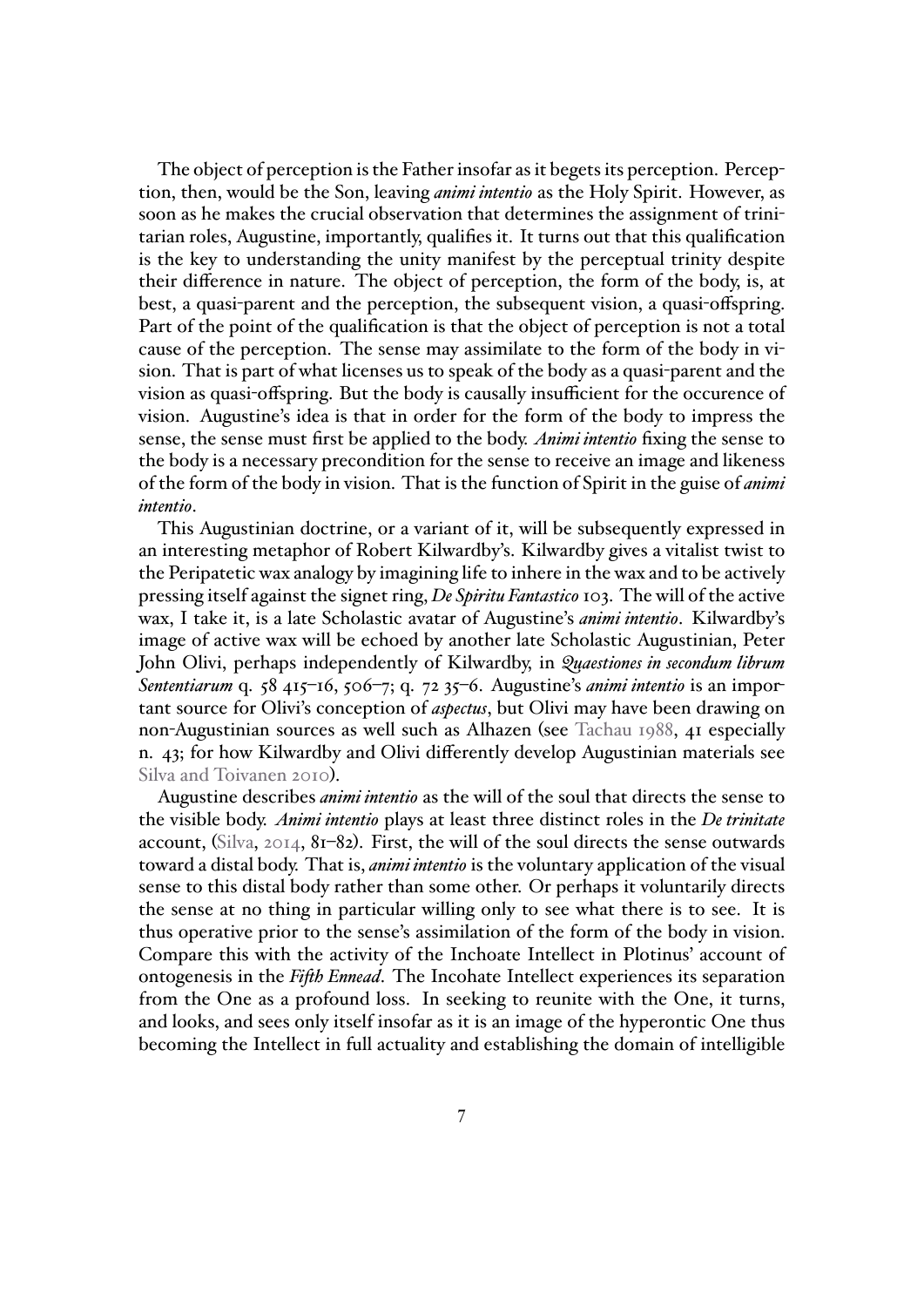being. Notice that before the Inchoate Intellect sees thus becoming the Intellect in full actuality, it must first turn and look. Second, *animi intentio* unites the sense with the body in order to see it. It thus fixes the content of perception by directing the sense upon the object of perception. But having fixed the content of perception by directing the sense upon the object of perception, it may not safely withdraw from the scene. *Animi intentio* is thus required, thirdly, to sustain that perception—it "keeps the vision itself fixed upon it".

The form of the body is a quasi-parent since it may only in-form the sense by the sense being applied to it by *animi intentio*. In perceiving a body, the body and sense are bound together. As a consequence of their being bound together the sense formally assimilates to the form of the body and forms an image and likeness of it. What binds the body and sense together despite their differing in nature—while the former is a body the latter is a compound of body and soul—is the spiritual activity of the will of the soul that directs the sense to that body and so binds them. It is the will's binding the sense to the body that constitutes the unity of the perceptual trinity.

The perceived stone is not the total cause of perception. In order for the stone to impress its form upon the sense, the sense must be applied to the body by the will of the soul. *Animi intentio* plays an indispensable role in the causal explanation of perception. These claims are consistent, nevertheless, with the perceived body playing a causal role in perception, even if it is not a total cause. So understood, the body causally cooperates with the sense directed by the will of the soul in the production of the image and likeness of it in vision. Moreover, by itself, this seems consistent with the perceiver being the agent in perception.

However, while the claims of *De trinitate* are consistent with the perceived body playing a causal role in perception, Augustine might also be read as denying that the body is a cause. Thus, Silva 2014, as part of a reading of *De trinitate* that seeks to reconcile it with the accounts of perception in *De quantitate animae*, *De Genesi ad litteram*, and *De musica*, argues for the stronger claim that not only is the body not causally sufficient, but tha[t it is not e](#page-16-3)ven among the causes of perception. Silva argues for this on the basis of the soul's ontological superiority over the body and its expression in the body's inability to act upon the soul (for discussion of this principle in Augustine's thinking about perception see Brittain 2002). If Silva's (2014) reconciliationist reading is correct, then Augustine anticipates, in this way, Olivi's doctrine that the perceived object is a terminative cause and hence no efficient cause (on terminative causes see Kent 1984, 192–195, [Pasnau](#page-15-0) [1997](#page-15-0), chapter 5.[2, and](#page-16-3) Toivanen 2013, chapter 6).

Not all believe that a reconciliationist reading is so much as possible. Olivi, a thirteenth century Franciscan w[ho drew he](#page-16-4)avily fro[m Augustine](#page-16-5) in opposing the [dominant Aris](#page-17-2)totelian framework, nevertheless felt free to depart from Augus-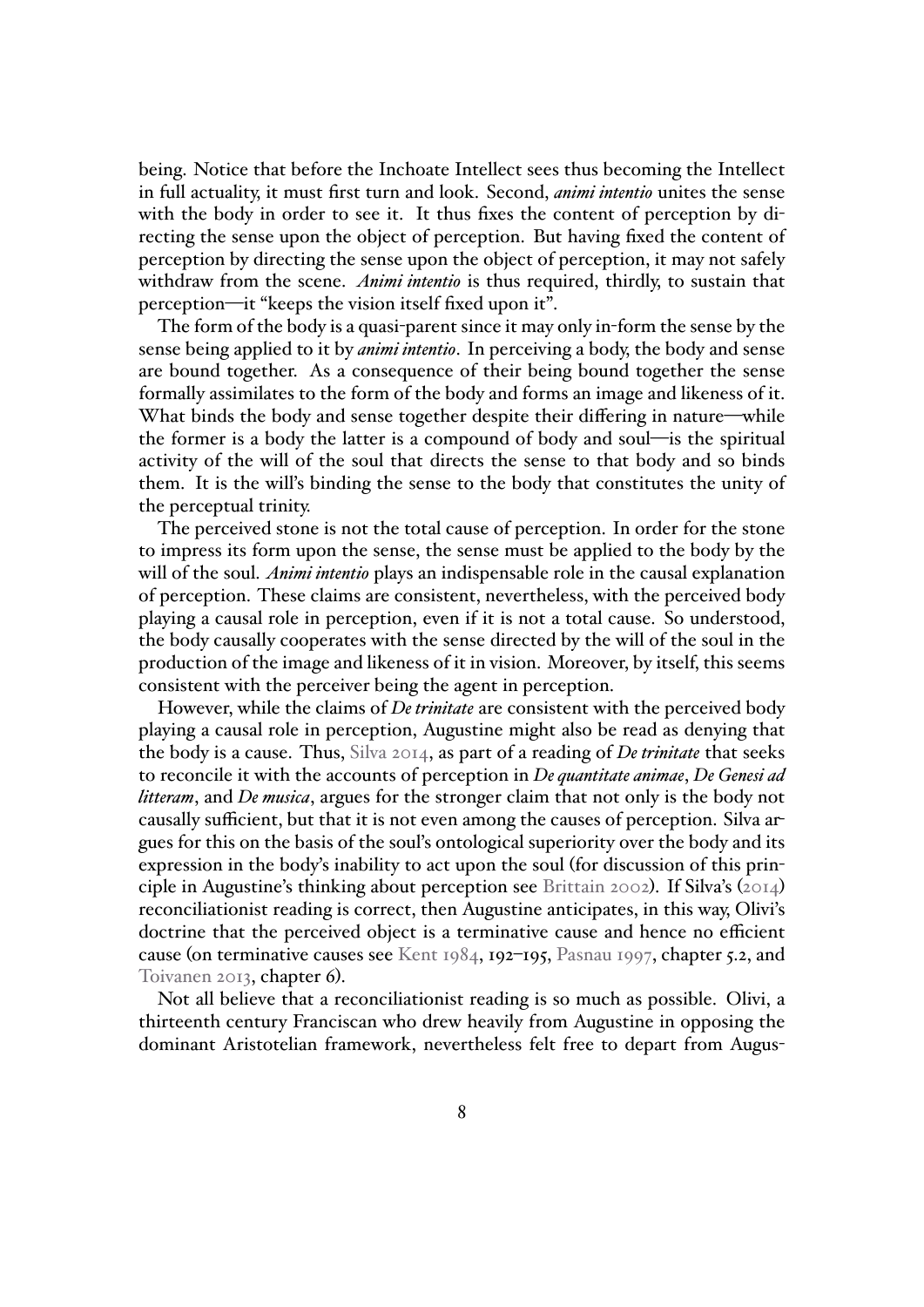tine's views on perception, in part, because these were unsettled and inconsistent: "Concerning the act of the particular senses, Augustine said some things in the manner of someone uncertain wavering from one view to another" *Quaestiones in secondum librum Sententiarum* q. 74, Pasnau 1997, 131. And later, William Crathorn will also express doubts about the consistency of Augustine's views about perception. Interestingly, his doubts turn on the present interpretive question. Crathorn complains that while in *De Genesi ad l[itteram](#page-16-5)* [percep](#page-16-5)tion is active, in *De trinitate* Augustine says something contradictory (*Quaestiones super librum Sententiarum* q. 1 concl. 1).

Let us set aside the consistency of Augustine's views about perception and so the possibility of a reconciliationist interpretation that Silva argues for. Let us also set aside the specific interpretive question about *De trinitate*, whether the perceived body plays a causal role in the formation of its image and likeness in vision. Let us, instead, consider the relative independent plausibility of these interpretations. I believe that there are good philosophical grounds for rejecting the strong claim that the perceived object plays no causal role in perception's formal assimilation to it.

The present worry is anticipated by Duns Scotus. Scotus at least presses a parallel point about the intellect in his *Ordinatio* and on the same general grounds. Though Scotus does not name names, Olivi is clearly a target as he reproduces a number of arguments from Olivi's *Sentences* commentary (Pasnau, 1997, 148). Scotus concedes to Olivi that the object of the intellect could not be the complete cause of the intellectual act. However, Scotus insists that the object must play some causal role if the act of intellect is to be a likeness of it (*Or[dinat](#page-16-5)io* 1 3 3 4 n. 486). Generalizing, Scotus' idea is that the demands of [formall](#page-16-5)y assimilating to the object require that the object play an explanatory role inconsistent with being a terminative cause. It must at least be among the efficient causes. And it is the application of this general idea to the case of perception that constitutes the present worry (on Scotus on Olivi see Pasnau 1997, chapter 4.4, on Scotus on cognitive powers, both sensory and intellectual, see Tachau 1988, chapter 3, Spruit 1994, 257–266, and Cross 2014, for a related worry see Pasnau 1997, 174–175).

Scotus' general idea applied to the case [of perceptio](#page-16-5)n is this. Consider the will of the soul applying the sense to the body so that a[n image and l](#page-17-0)ikeness is f[ormed](#page-17-3) [in vis](#page-17-3)ion. As in Ki[lwardby's m](#page-16-6)etaphor of the active [wax, we can im](#page-16-5)agine the will of the soul pressing the sense against the body to form an impression of it. But, crucially, no impression will be formed as the result of this activity, if the body is incapable of resisting that activity insofar as it can. The sense's assimilation to the form of the body in vision is naturally understood as arising in the face of a countervailing force, the upshot of a conflict between the will's application of the sense and the body that resists it insofar as it can. It is hard to understand how the presence in the natural environment of a body which is the end and rest of the will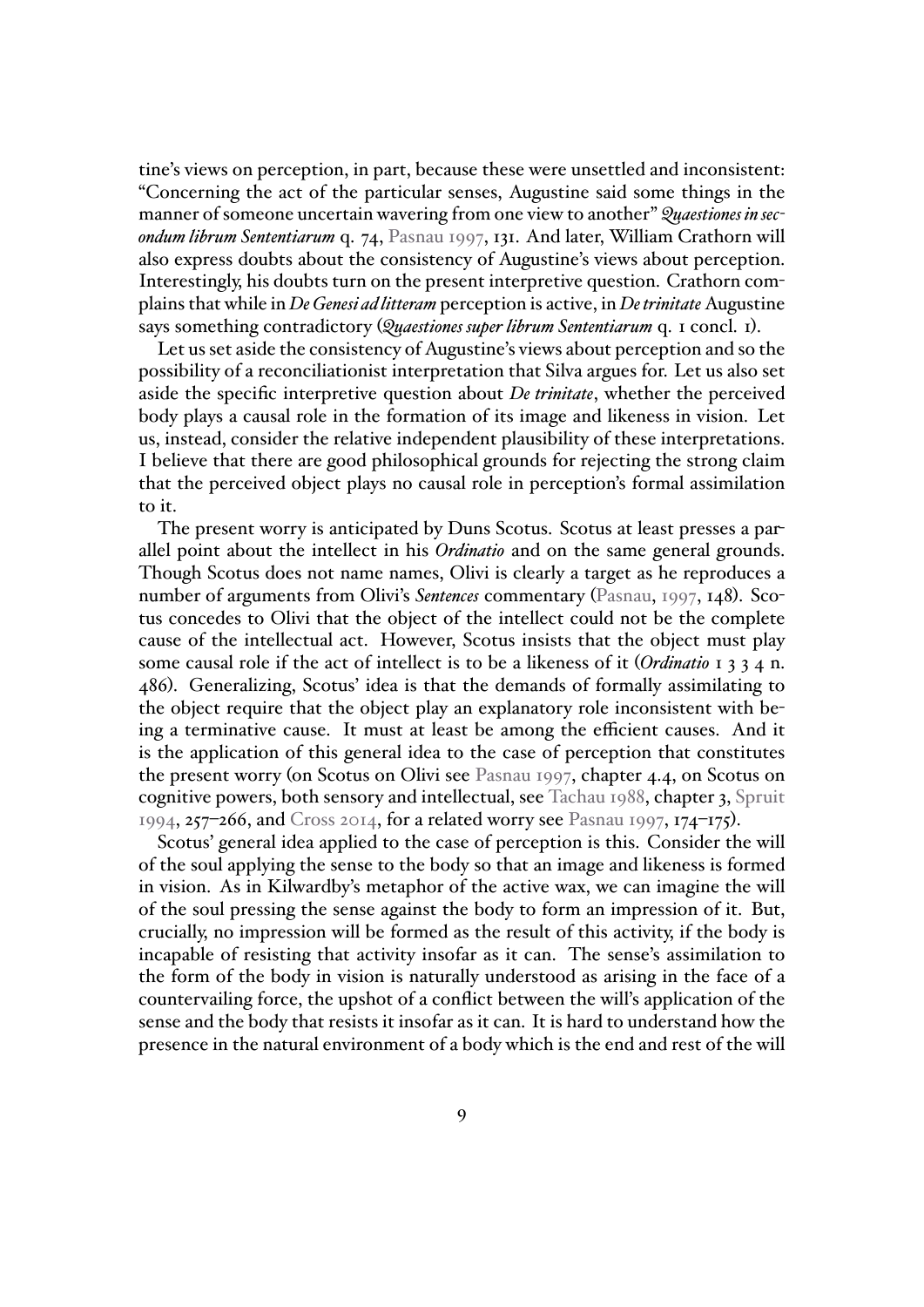that directs the sense toward it (*De trinitate* 11 6) could determine the content of the perception, even if *animi intentio* directs the sense upon it. Somehow, the body must determine the content of the perception without itself being a determinant. But how could that be? If, for Augustine, perception is a mode of assimilation, then that which perception assimilates to must be explanatorily prior to perception in the sense that it is causally implicated in the formation of its image, even if it is not the total cause and not the primary agent of that process.

Consider, then, the trinitarian account so interpreted, where the body plays some causal role in the sense's assimilation to its form in vision. And set aside whether the trinitarian account, so interpreted, is of genuine Augustinian provenance (though Crathorn, for one, evidently thought it was). The trinitarian account, so interpreted, provides a nice resolution to the puzzle or *aporia* with which we began. Recall, that puzzle concerned how to intelligibly combine the active and passive elements in perception. The object of perception is a causal antecedent and the perceptual experience something the perceiver undergoes, and yet perceiving is something that the perceiver does and not something done to the perceiver. Augustine's trinitarian account is well-placed to vindicate the residual active element in perception. Indeed, Augustine is often portrayed as at the head of a loose tradition that advocates an active conception of perception in contrast with the more passive conception associated with the Peripatetic tradition. (The contrast, however, is easy to exaggerate. Almost all Classical and Hellenistic theories include some active element in perception except, perhaps, for the Epicureans. For active theories of perception in the history of philosophy see Silva and Yrjönsuuri 2014.)

That the will of the perceiver's soul binds the body and the sense together so that an image and likeness of the former arises in the latter is something that the perceiver does. The activity of *animi intentio* is properly [attributed to the perceive](#page-17-4)r. It is not the stone that directs the sense upon it but the will of the soul of the perceiver. Not only is *animi intentio* properly attributable to the perceiver, but it also constitutes the unity of the perceptual trinity. Thanks to the activity of the will that directs the sense upon the body and so binds them, the body, the vision, and the will are united in a perceptual trinity. The role that Augustine assigns to the will in perception thus provides a straightforward sense in which perception is something the perceiver does as opposed to something done to the perceiver by the object of perception.

While the body is not causally sufficient for perception, the will must apply the sense to the body to initiate and sustain perception of it, and while the will is the primary agent of this activity, in order for the image and likeness of the form of the body to arise in the sense, the body must causally cooperate by resisting this activity insofar as it can. This was Scotus' insight about the explanatory demands of formal assimilation. The object to which the sense formally assimilates must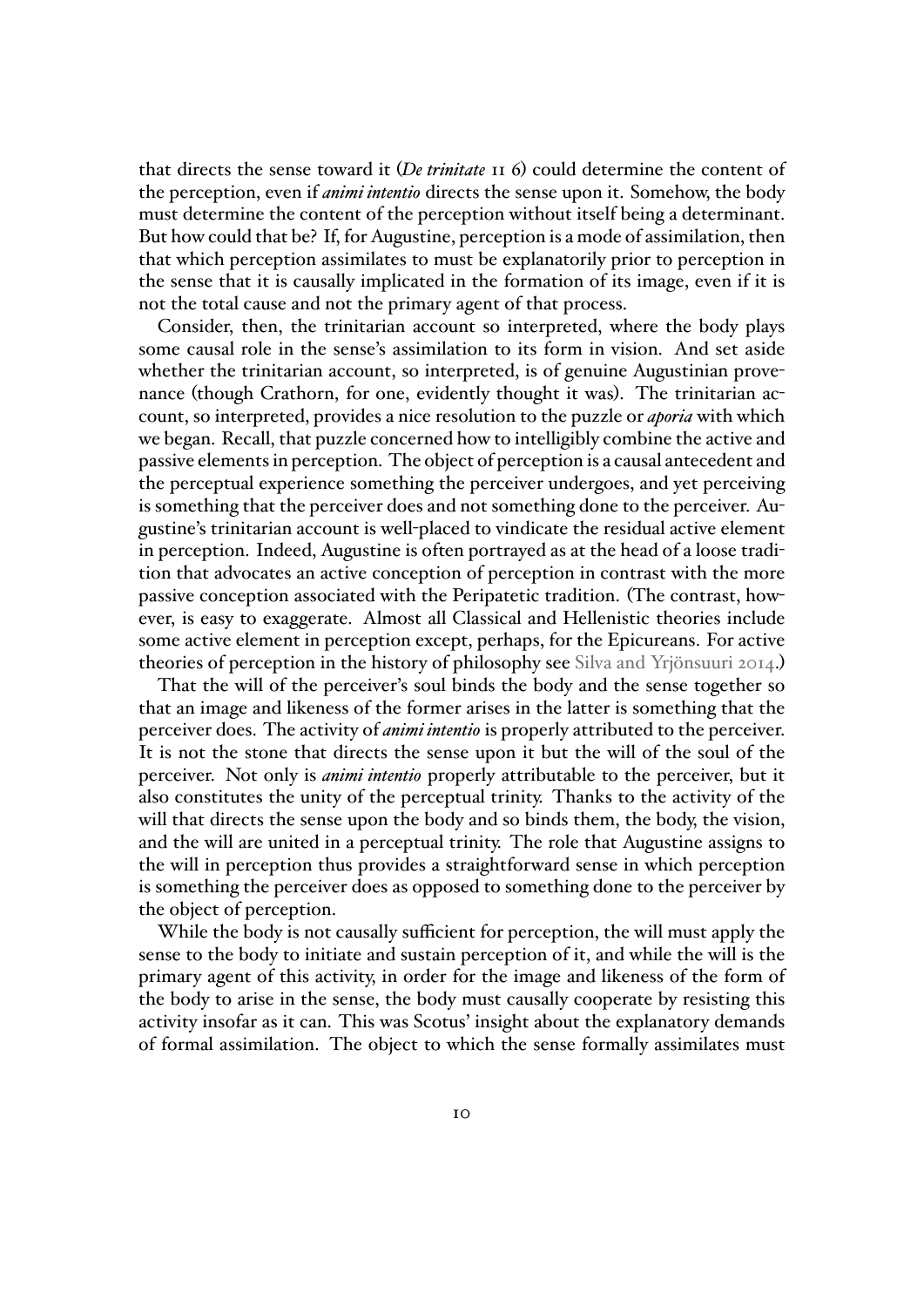be among the causes of that assimilation even if it is not the total cause, nor the primary agent of the interaction that leads to the formation of the image and likeness. Receiving the impression of the body is something the sense undergoes even if it is the result of the activity of the perceiver. That the sense's assimilation to the body is something that the sense undergoes is not only consistent with it being the result of the activity of the perceiver, there is a further, important insight of the trinitarian account. It is the activity of the perceiver, the will of the soul in directing the sense, that makes possible the sense's assimilation to its object by binding that sense to that object. The formal assimilation of sense to bodily form, that is, vision, is the consequence of this activity. The activity of the perceiver makes distal aspects of the natural environment perceptually accessible. That is one general lesson of Augustine's doctrine that *animi intentio* constitutes the unity of the perceptual trinity.

III *Adapting the Augustinian Solution*. The Augustinian solution to our *aporia* is attractive. Unfortunately, there is no real possibility of rolling back philosophical thinking to the fourth or fifth century, say, just as there is no real possibility of living "the life of a Bronze Age Chief, or a Medieval Samurai," in our present historical circumstances, as Williams (1981, 140) reminds us. Thus, there is no real question of straightforwardly adopting the Augustinian account as our own. The present historical circumstances, and the presuppositions of the present inquiry, are too alien for that. Ca[n we, if not stra](#page-17-5)ightforwardly adopt, then, somehow adapt it for ourselves? I believe that, once we adjust the lighting somewhat, and remove some extraneous stage setting, what we will be presented with is the beginnings of a reasonable and attractive view.

We begin by dropping Augustine's dualism. I do not mean to be embracing, instead, monism, whether of a neutral, reductive, or anomalous variety, so much as suspending judgment about the issue. One effect of this is that we may not rely on principles that prohibit ontological inferiors from acting upon ontological superiors, for example. Instead, we shall adopt what might be described as a relaxed naturalism. And the present essay, being composed at what Dr Thomas Arnold, headmaster of Rugby, described as "the godless institution in Gower Street", will, needless to say, make nothing of the theological presuppositions of Augustine's discussion. I thus align myself with the philosophical radicals, as opposed to the noncoformists, among the founders of the University of London.

Another departure—though, here, this is more a matter of refinement rather than rejection—concerns Augustine notion of *animi intentio*. That the notion be adapted is dictated by our dropping Augustinian dualism. For, having done so, we may no longer conceive of *animi intentio* as the exercise of a power of an inextended, incorporeal, living soul. A question thus remains about whether anything may be found to play the role of *animi intentio* well enough to sustain the Augustinian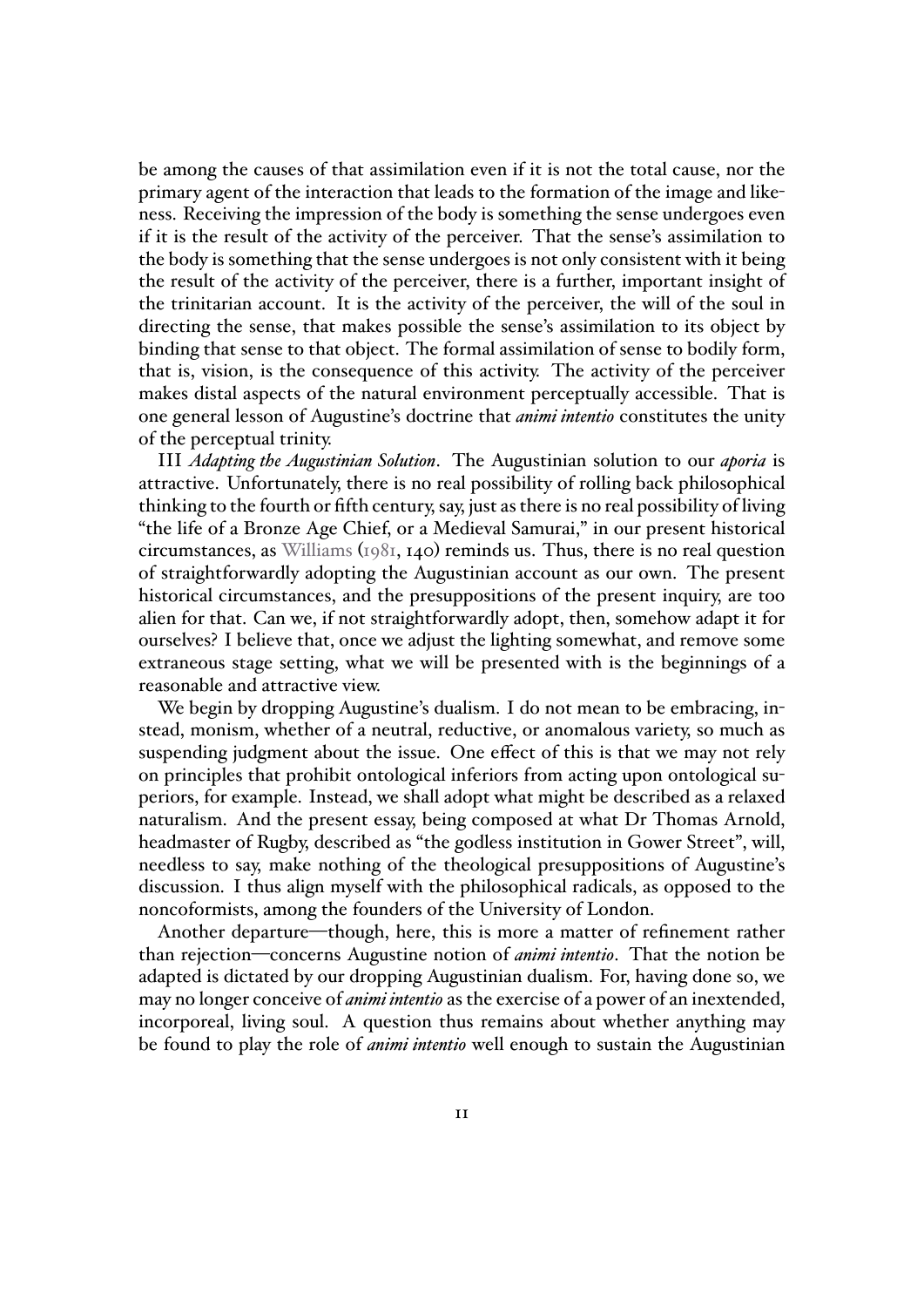solution to our *aporia*.

Let us begin, however, with the first two elements of the perceptual trinity, as they are the least controversial. Recall, Augustine distinguishes the object of perception from the perceiver's perceptual experience of it. Moreover, Augustine is a realist about the objects of perceptual experience. The objects of perception may be temporally and existentially prior to the perceiver's perception of them.

Augustine also claimed that the first two elements of the perceptual trinity are related in a certain way, that they are bound together in a unity. One natural way of understanding this Augustinian claim is that the object of perception is bound together with the perceiver's experience of it in the sense that the visual presentation of the object in the perceiver's experience of it is a kind of unity. Thus, Ardley (1958), in an unjustly neglected essay, describes perceptual apprehension as a kind of "communion". When contemporary philosophers speak of the object of perception as a constituent of the perceptual experience, they are emphasizing the [unity o](#page-15-1)f [the](#page-15-1) perceptual experience with the existentially independent object.

Not only are the object of perception and the perceiver's perceptual experience of it bound together in the sense that the visual presentation of the object in perceptual experience is a kind of unity, but the perceptual experience assimilates to its object. Vision, for Augustine, is the body in-forming the sense. Moreover, the body in-forming the sense is meant to be the consequence of the two being bound together. Is there a natural way to understand perception as a mode of formal assimilation that is a consequence of the unity of the perceptual experience with its object?

Consider the following related question first. How are we to understand the image and likeness impressed on the sense by the form of the body? Talk of images may mislead, at least when addressed to modern ears. For there is a tendency to understand the image and likeness as a kind of inner representation. I hypothesize that this is what misleads O'Daly (1987, 106), in his still valuable and insightful study of Augustine's philosophy of mind, when he claims that "sense perception is perception of incorporeal images of the objects perceived". The object of perception is the external body, or p[erhaps its vis](#page-16-1)ible form, and not an inner likeness of it (for criticism of O'Daly see Brittain 2002; Matthews 2014; Silva 2014).

How are we to understand the image and likeness of the form of the body if it is not, indeed, to be understood as an inner representation? Begin with the object of perception to which the p[erceptual expe](#page-15-0)[rience assimilate](#page-16-7)[s in presen](#page-16-3)ting. The London Stone, residing in its illuminated casing on 111 Cannon Street, has a certain character, there are ways that it is like. Rough, gray, of diminished proportions, illuminated from above are all ways for things to be and ways the London Stone is visibly like. When I turn and look and see the London Stone, my perceptual experience is united with that stone. My perceptual experience, my seeing the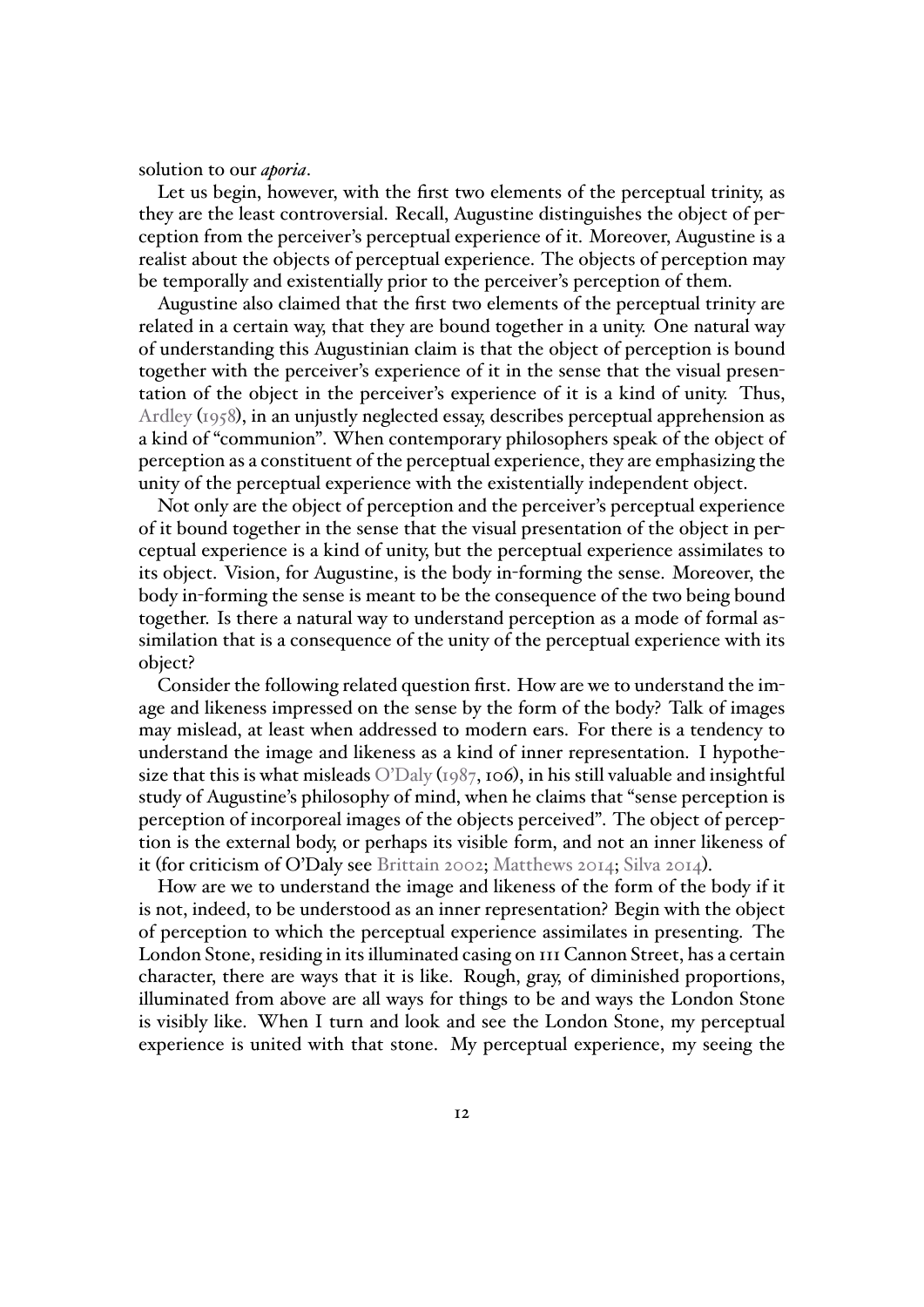stone, has a certain character, there is a way that it is like for me to undergo that experience (though see Snowdon 2010). Moreover, the character of my perceptual experience, what it is like for me to undergo it, is not unrelated to the character of the object of my perceptual experience, what the stone is visibly like. Though, my visual experience is not [exactly like the](#page-17-6) stone—it is neither rough, nor gray, nor of diminished proportions—nevertheless, what it is like for me to see, for example, the gray of the stone depends upon and derives from what that gray is like, at least relative to my partial perspective on it in the circumstances of perception.

The proposal, then, is that we understand perceptual assimilation as the determination, at least in part, of the phenomenological character of perceptual experience by the visible character of its object, relative to the perceiver's partial perspective in the circumstances of perception. So understood, the image and likeness of the form of the body is less an inner representation than the phenomenological character of the experience determined, in part, by the body's sensible and corporeal form.

Recall that the formal assimilation involved in perception was meant to be the consequence of the unity of the perceptual experience with its object. Can the formal assimilation of perception, as presently understood, plausibly be the consequence of the unity of the perceptual experience with its object? On the present understanding, the formal assimilation of perception to its object is the determination, at least in part, of the phenomenological character of perceptual experience by the visible character of its object, relative to the perceiver's partial perspective in the circumstances of perception. Moreover, the unity of the object and perceptual experience in being bound together is understood as the visual presentation in experience of that object. Putting the two together, the explanatory claim would be that the visual presentation of the object and its visible character to the perceiver's partial perspective in the circumstances of perception determines, at least in part, the phenomenological character of the perception. While not uncontroversial, something like this claim is widely endorsed by naïve realists and disjunctivists and is implicit in the common metaphor of the object "shaping" the perceiver's experience of it (for discussion of this metaphor and its history see Kalderon 2015b, chapter 9).

The binding of the perceptual experience to its object, with the consequence that the former formally assimilates to the latter, is itself subject [to further expla](#page-16-8)nation in the trinitarian account. It is the will of the soul that binds the sense to the distal body in the natural environment. How are we to understand this third element of the perceptual trinity, *animi intentio*, having dropped Augustine's dualism? And can any successor notion available to a relaxed naturalist play well enough the explanatory role of *animi intentio* in the trinitarian account? This is crucial to the final resolution of our *aporia*. The trinitarian account only offered a resolution of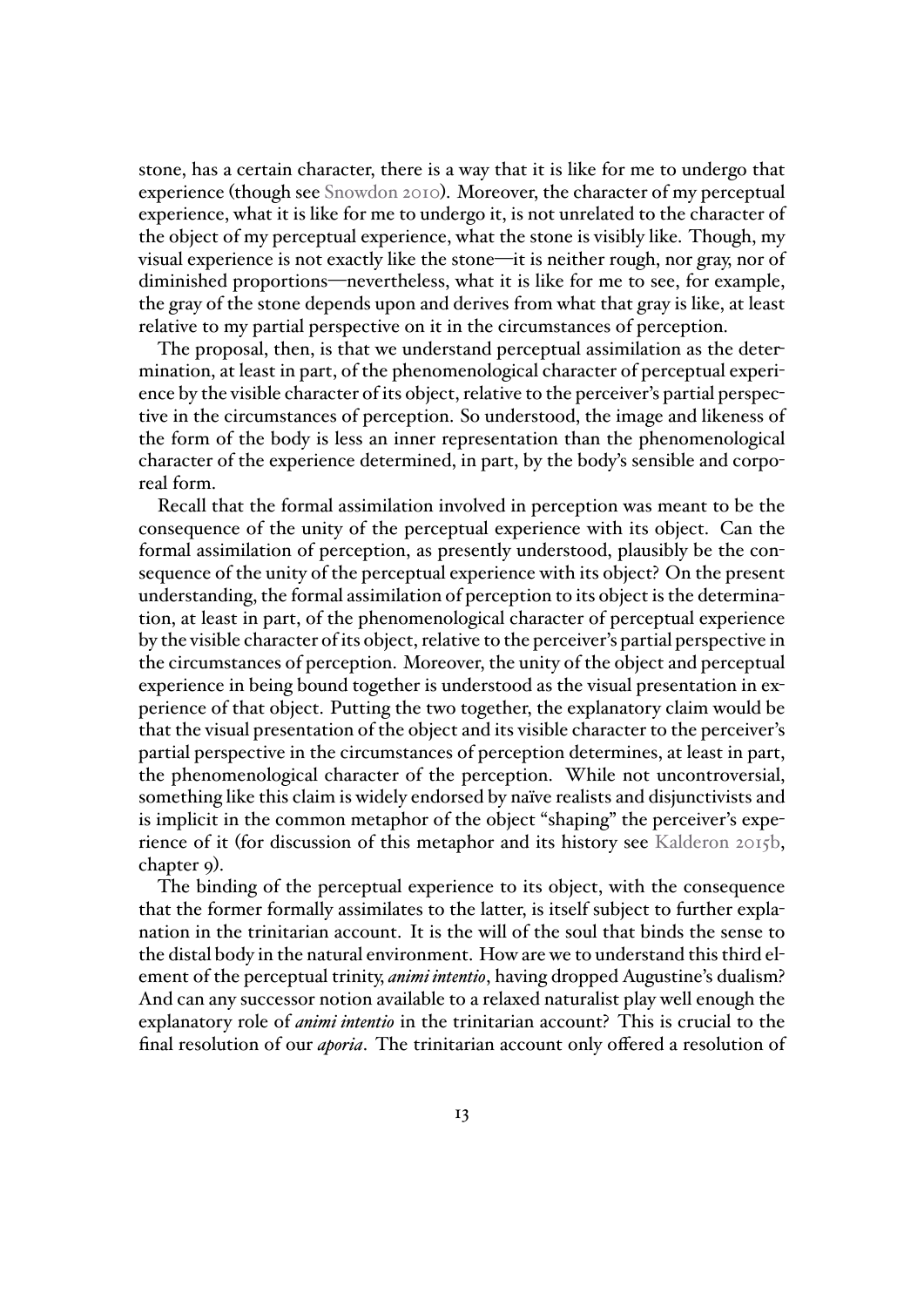our *aporia* in virtue of the explanatory role of *animi intentio*. So it is only if we can find a successor notion available to a relaxed naturalist that plays well enough the explanatory role of *animi intentio* in constituting the unity of the perceptual trinity, that we can adapt for ourselves the Augustinian resolution of our *aporia*.

"In order to hear well," Maine de Biran observes, "it is necessary to *listen*" (*Influence de l'habitude sur la faculté de penser*; Boehm 1929, 63–4). Echoing Maine de Biran, we might say, in order to see well, one must look. Looking is a notion available to a relaxed naturalist. Could looking, or some refinement of that notion, play the role of *animi intentio*?

Looking, like the will's direction [of the sense,](#page-15-2) is an activity. Moreover, looking, like *animi intentio*, is an activity that is directed outwards. Looking is a voluntary intentional action that directs the perceiver's visual awareness to distal aspects of the natural environment. One may look with no particular end, just to see what there is to see. But one may also look at a particular thing, with the seeing of that thing as one's end. When, on Cannon Street, I turn, and look, and see the London Stone the activity of looking was operative prior to the stone coming into view, just as *animi intentio* is operative prior to binding the sense to the body so that the former may assimilate to the latter. And just as *animi intentio* fixes the sense to the body, looking at the London Stone fixes the explicit awareness afforded me by my perceptual experience on that stone, so that it is the conscious object of attention and, hence, available for epistemic appraisal. Not only does looking at the stone initiate my seeing of that stone, but looking sustains my seeing of it as well. Should I look away, I would cease to see the stone.

So it would seem, then, that looking plays three roles analogous to *animi intentio* in the trinitarian account. The confluence is potentially misleading, however. On Augustine's understanding of *animi intentio* and how it fulfils these roles, this is sufficient to understand how the will of the soul constitutes the unity of the perceptual trinity. And yet looking may have the features described consistent with not playing a constitutive role in the visual presentation of its object. Augustine's Christianised Platonism is doing some work in his account of perception. That *animi intentio* binds the sense to the body is a manifestation of its ontological superiority in being completely incorporeal. Having dropped Augustine's dualism debars us from making any similar claim. The difficulty is that *animi intentio*'s constituting the unity of the perceptual trinity was part of what licensed us to judge that perception was something that the perceiver does, as opposed to something done to the perceiver. Can we find a constitutive role for looking in the visual presentation of its object?

My remaining remarks are speculative and are substantiated, if at all, elsewhere (Kalderon, 2015a).

Looking, understood as a psychological stance sustained by characteristic activ-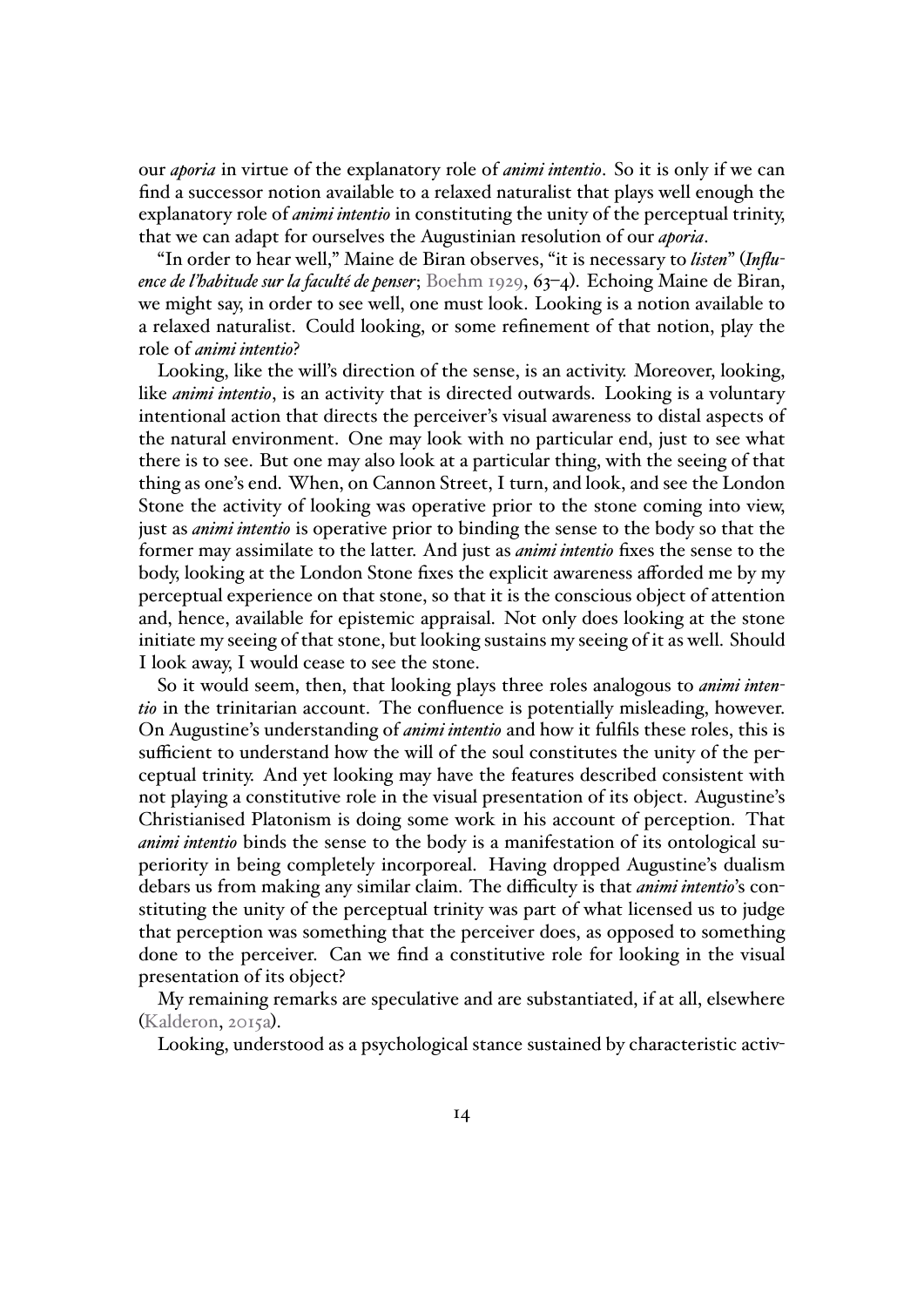ity, is an outward gaze, a looking into the distance, an outer-directed opening up to the visible. It can sometimes happen, if circumstances are propitious, that in looking outward, aspects of the natural environment, facing us from across the intervening distance, are presented to us in our visual experience.

I turn, and look, and see the London Stone. In so doing, I direct my gaze to that block of limestone. I look through the illuminated space, a space perceptually penetrated by my gaze, until I can no more. It is the resistance to my looking, my visual encounter with the perceptually impenetrable, that presents opaque objects arrayed in the distal environment. The London Stone resists my visual activity. The London Stone prevents me from seeing further. I can see nothing in it or through it.

However, not all limits to my gaze are external. There are internal limits to how far I may look into the distance. Other perceivers posses the capacity to look further than I can. And there are internal limits to my field of vision. So not all experienced limits to my gaze may disclose something external to me. So how is it possible for an experienced limit to my visual activity to disclose the perceptually impenetrable stone?

If the visual presentation of the perceptually impenetrable is due to the operation of sympathy, then we have the basis of an answer. It is only when I experience the stone's limit to my visual activity, its resistance to my gaze, its perceptual impenetrability, as a sympathetic response to a countervailing force, my gaze encountering an alien force that resists it, one force in conflict with another, like it yet distinct from it, that the perceptually impenetrable body discloses itself to visual awareness.

Sympathy, here, is not an emotional response to others, a kind of fellow-feeling, akin to compassion or pity—though, as Plotinus and Hume maintained, it may be its principle. Rather, the notion of sympathy being invoked is closer, instead, to the notion at work in Stoic and neo-Platonic physics, if more abstract and not at all reliant on on their vitalistic metaphysics (on sympathy in Stoic physics see Brouwer 2015, in Plotinus see Emilsson 2015). The present approach thus contrasts with Whitehead's (1978) who both explains perceptual prehension partly in terms of sympathy and embraces the association with emotion thus leading him [to paradoxical](#page-15-3)ly portray perce[ption as an outg](#page-16-9)rowth of blind emotion.

If the visual resistance [of th](#page-17-7)e stone is the means by which it is sympathetically presented in visual experience, then in being sympathetically presented with an external body, the perceiver is naturally attending to the external body, the object of visual perception. In visual perception, the perceiver is explicitly aware of the object of perception. They consciously attend to it in such a way that it is open for epistemic appraisal. And in affording the perceiver explicit awareness of it, that object shapes the perceiver's perceptual experience, at least relative to their partial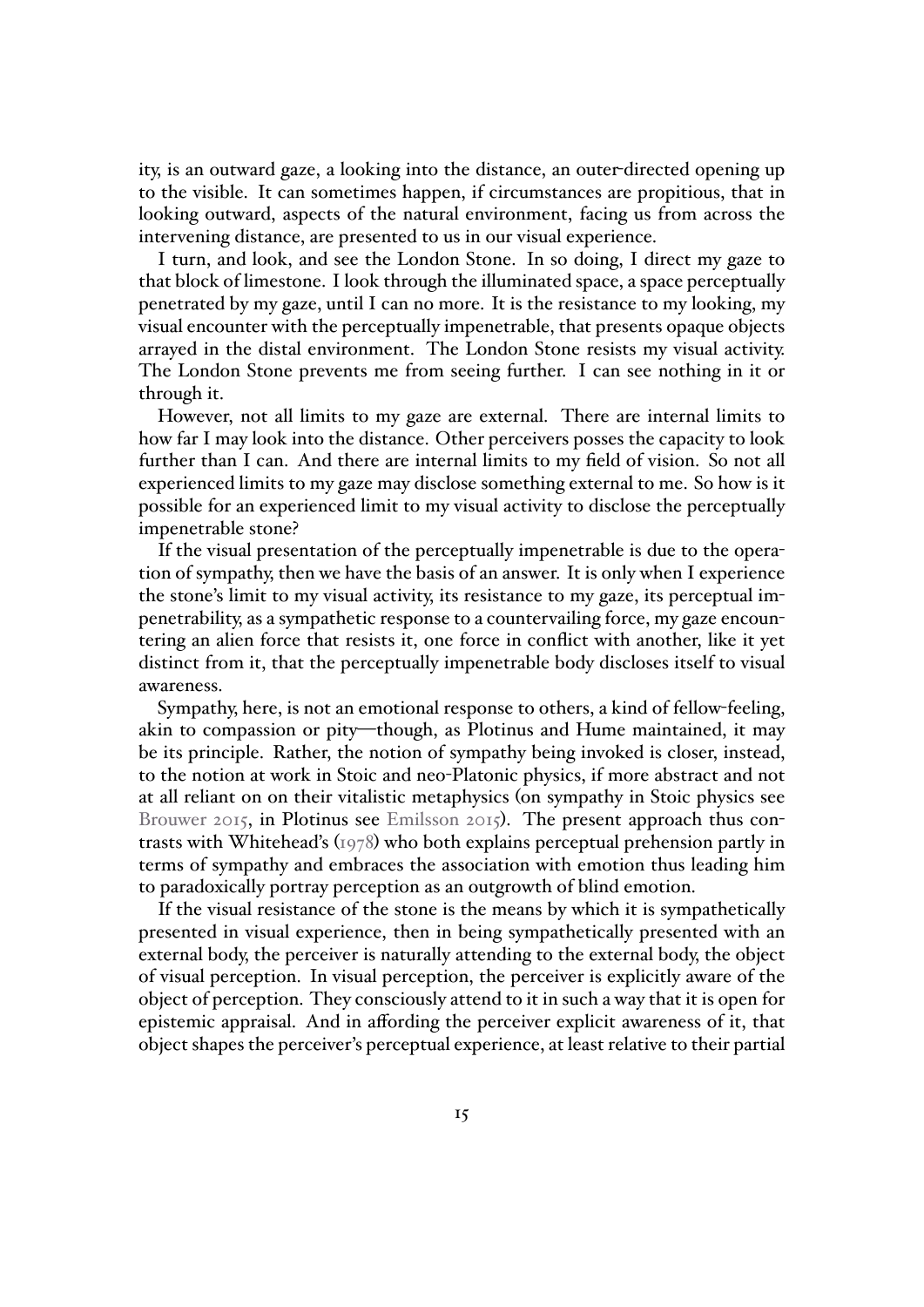perspective in the circumstances of perception.

The speculative suggestion, then, was that looking may play a constitutive role in the visual presentation of its object, if visual presentation is understood to be a sympathetic reaction to an experienced limit to the perceiver's activity. And if looking does indeed play this constitutive role in visual presentation, if it constitutes the unity of the perceptual trinity, then we are fully licensed to say that in looking and seeing what they do, perception is something the perceiver does, and not something done to the perceiver. And this remains true even if the object of perception is a causal antecedent of the perceptual experience that they undergo.

If sensory presentation is a distinctive kind of unity, a "communion" with its object, then visual presentation is more distinctive still. Insofar as visual presentation is governed by the principle of sympathy, it is a mode of being-with. Visual presentation is a mode of being-with insofar as it unites potentially distinct substances (understood as being or *essentia*), the object of perception and the perceiver whose experience presents it. Sartre's overly aggressive conception of the look, in *L'Être et le néant: Essai d'ontologie phénoménologique*, blinds him to this possibility. Sartre fails to see how the look's coming into conflict with its object may be the means of the latter's sympathetic presentation to the former. (See Jay 1994, chapter 5, especially 287, where he remarks that Heidegger's conception of *mit-sein* was, perhaps, too irenic for Sartre.) Turning, and looking, and seeing the London Stone is a way of being with that stone. Visual presentation is a way of [being w](#page-16-10)ith that which resists our gaze.

## **References**

- Gavin Ardley. The nature of perception. *Australasian Journal of Philosophy*, 36(3): 189–200, 1958. doi: 10.1080/00048405885200231. (document)
- <span id="page-15-1"></span>Margaret Donaldson Boehm. *The Influence of Habit on the Faculty of Thinking*. Williams & Wilkins, Baltimore, MD, 1929. (document)
- <span id="page-15-2"></span>Charles Brittain. Non-rational perception in the Stoics and Augustine. *Oxford Studies in Ancient Philosophy*, 22:253–[308, Summe](#page-0-0)r 2002. (document)
- <span id="page-15-0"></span>Alexander Broadie. *Robert Kilwardby O.P. On Time and Imagination*, volume ix 2 of *Auctores Britannici Medii Aevi*. Oxford University Press [for the Brit](#page-0-0)ish Academy, Oxford, 1993.
- <span id="page-15-3"></span>René Brouwer. Stoic sympathy. In *Sympathy, A History*, chapter 1. Oxford University Press, Oxford, 2015. (document)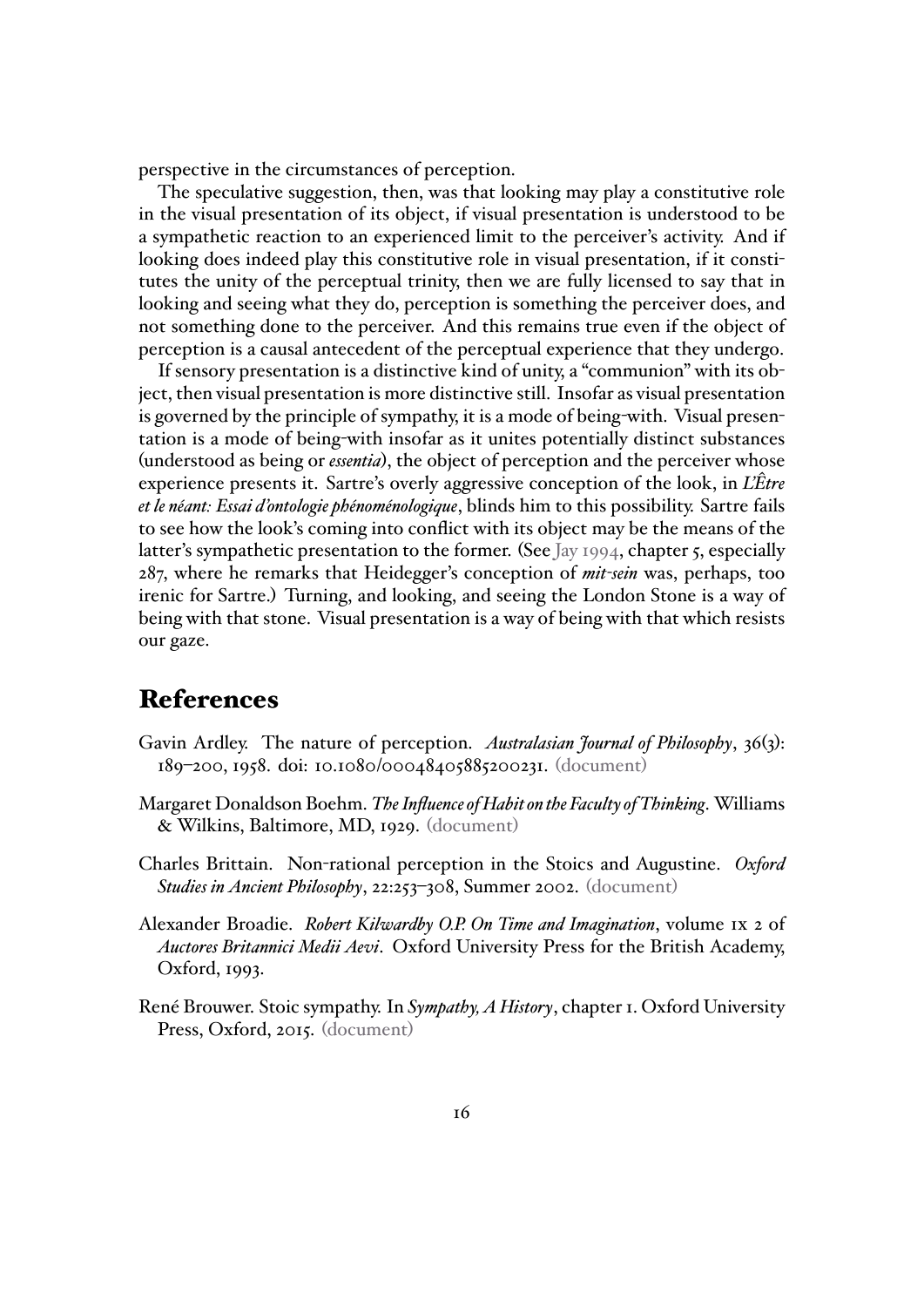- Richard Cross. *Duns Scotus's Theory of Cognition*. Oxford University Press, Oxford, 2014. (document)
- <span id="page-16-6"></span>Eyjólfur Kjalar Emilsson. Plotinus on *sympatheia*. In *Sympathy, A History*, chapter 2. Oxfor[d University](#page-0-0) Press, 2015. (document)
- <span id="page-16-9"></span>Luigi Gioia. *The Theological Epistemology of Augustine's* De Trinitate. Oxford Theological Monographs. Oxford [University P](#page-0-0)ress, Oxford and New York, 2008. (document)
- <span id="page-16-2"></span>R.D. Hicks. *Aristotle De Anima, with Translation, Introduction, and Notes*. Cambridge [University P](#page-0-0)ress, Cambridge, 1907.
- Martin Jay. *Downcast Eyes, The Denigration of Vision in Twentieth-Century French Thought*. University of California Press, 1994. (document)
- <span id="page-16-10"></span>Mark Eli Kalderon. *Parousia*, sympathy and sensory presentation. forthcoming from Oxford University Press, 2015a. [\(document](#page-0-0))
- Mark Eli Kalderon. *Form without Matter, Empedocles and Aristotle on Color Perception*. Oxford University Press, Oxford, 2015b. [\(docume](#page-0-0)nt)
- <span id="page-16-8"></span>Bonnie Dorrick Kent. *Airstotle and the Franciscans: Gerald Odonis' commentary on the Nichomachean Ethics*. PhD thesis, Colum[bia Universit](#page-0-0)y, New York, 1984. (document)
- <span id="page-16-4"></span>Gareth B. Matthews. Knowledge and illumination. In David Vincent Meconi and Eleonore Stump, editors, *The Cambridge Companion to Augustine*, chapter 13[, pages](#page-0-0) [171–18](#page-0-0)5. Cambridge University Press, Cambridge, 2014. (document)
- <span id="page-16-7"></span>Gareth B. Matthews and Stephen McKenna. *Augustine On the Trinity Books 8–15*. Cambridge Texts in the History of Philosophy. Cam[bridge Unive](#page-0-0)rsity Press, Cambridge, 2002. (document)
- <span id="page-16-0"></span>Gerard O'Daly. *Augustine's Philosophy of Mind*. University of California Press, Berkeley and Los Angel[es, 1987.](#page-0-0) 3, (document)
- <span id="page-16-1"></span>Robert Pasnau. *Theories of Cognition in the Later Middle Ages*. Cambridge University Press, Cambridge, 1997. (d[o](#page-2-0)c[ument\)](#page-0-0)
- <span id="page-16-5"></span><span id="page-16-3"></span>José Filipe Silva. Augustine on active perception. In José Filipe Silva and Mikko Yrjönsuuri, editors, *Active Perception in the History of Philosophy, From Plato to Modern Philosophy*, Studies in the [History of P](#page-0-0)hilosophy of Mind, chapter 5, pages 79–98. Springer, Cham Heidelberg New York Dordrecht London, 2014. (document)